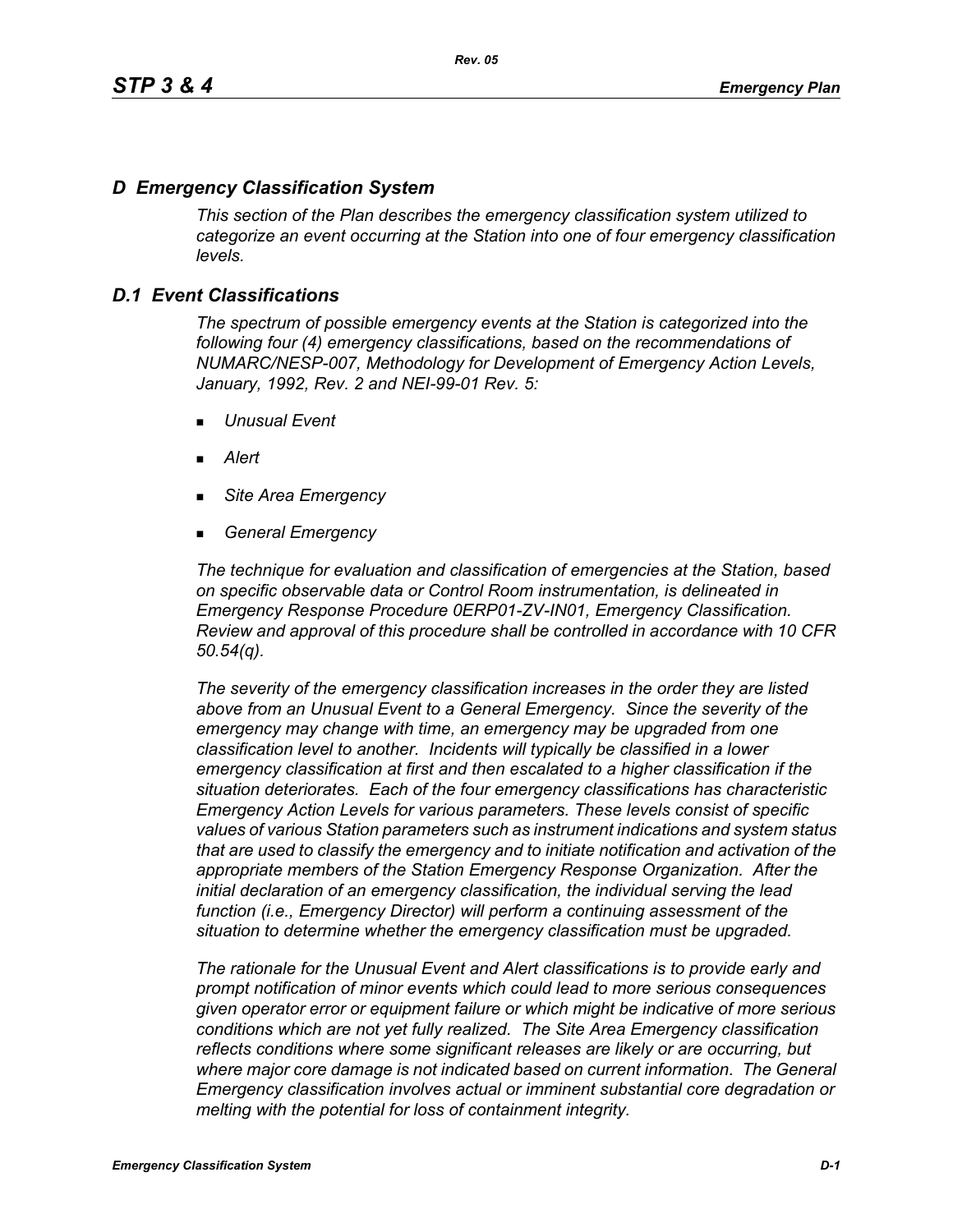*The philosophy taken for classification will always be to immediately declare the highest classification for which a set of limits have been attained (Emergency Action Levels). For example, a Site Area Emergency would be declared directly if the Emergency Action Level of that classification had been attained, even if the lower, Alert classification had not been previously declared. In utilizing the Emergency Action Level criteria as the basis for initiating emergency response activity, there may be instances when the Station Operations staff cannot determine quickly which of two action levels is appropriate for a particular occurrence. In those cases, the occurrence*  is treated as the higher level of classification and the appropriate response for that level *is initiated.*

#### *D.2 Safety Features*

*The Units are designed with structures, systems, and components to prevent or mitigate the consequences of postulated events that may result in the release of radioactive material into the environment that could produce doses in excess of established values. The Units are also designed with process, radiation monitoring, and analytical instrumentation to measure radioactivity in the Units system fluids, building atmospheres, and liquid and gaseous effluents. These structures, systems, and components are also described in the Final Safety Analysis Report(s).*

*The initiating conditions and events that determine the emergency classification are based on the actual or potential failure, malfunction, or improper operation of these structures, systems, and components. Some of the initiating conditions and events are directly identifiable by their existence, such as operation of a safety system or a fire, while others require observation of process and radiation monitoring instrumentation and/or radiochemical analysis.*

*Emergency Response Procedures 0ERP01-ZV-IN01, Emergency Classification, and Tables D-1 and D-2 provide initiating conditions that lead to Emergency Action Levels and associated emergency classification. Emergency Response Procedure 0ERP01-ZV-IN01, Emergency Classification, contains process parameter instrumentation and corresponding values, equipment status, and non-process conditions and events for identifying the initiating conditions and events that constitute the Emergency Action Level for each classification. The initiating conditions found under the various classifications are intended as general guidelines and represent the types of conditions that may be evaluated to confirm or modify, at any time, the emergency classification and action level response initiated by the Operations staff. The actual situation, however, from Unusual Event to General Emergency, involves many variables in going from plant instrumentation readouts of a pre-accident situation to significant radiological exposures to the public. Such readings may usefully serve as conservative criteria for determining when to mobilize various emergency organizations, but final decisions to notify and alert the public utilizing the Prompt Notification System are the decisions of the local and State governmental officials.*

*Station process emergency conditions and events are confirmed and mitigated by use of Emergency Operating Procedures. These procedures are based on guidelines developed by the Westinghouse and General Electric Owners Groups and require the*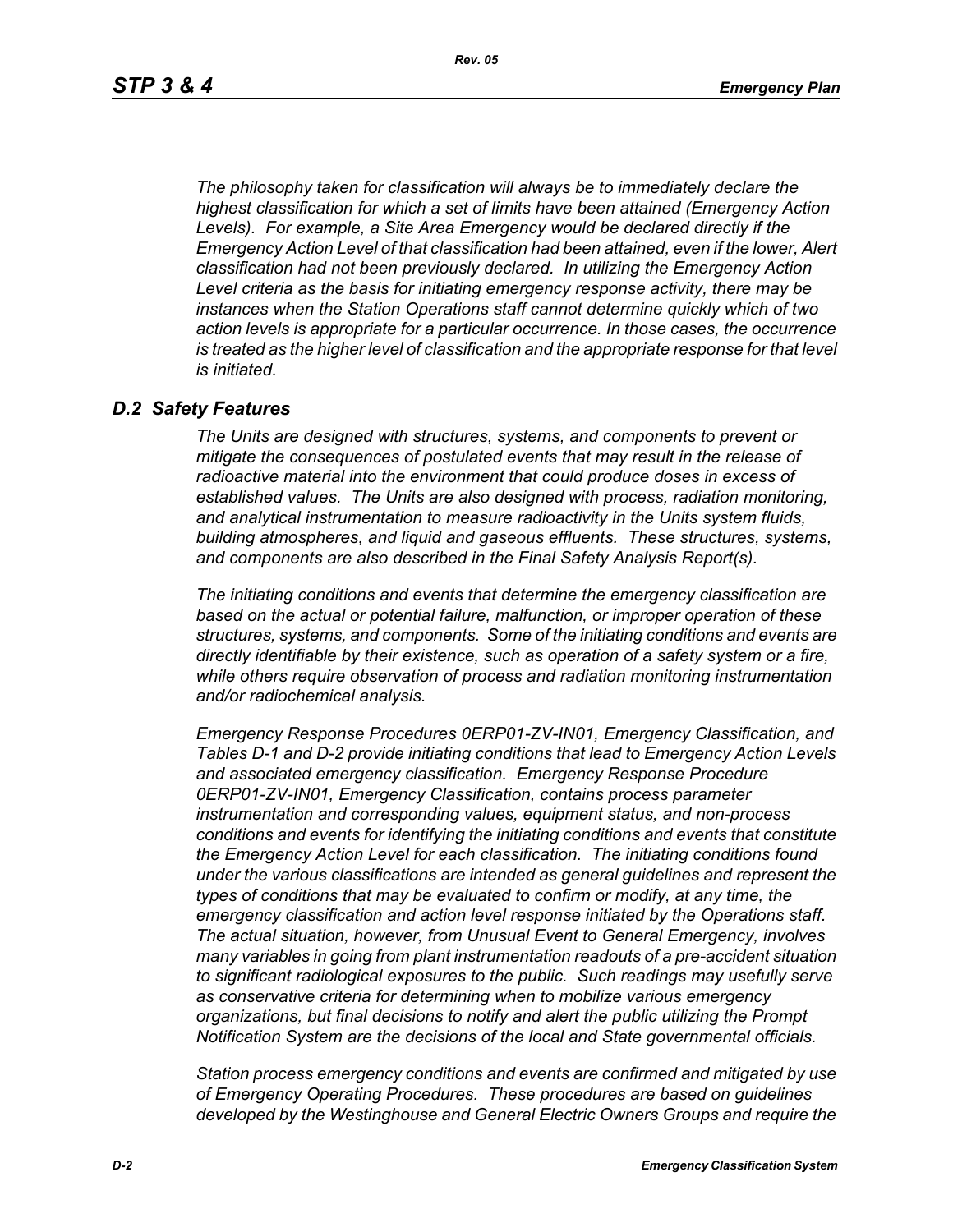*monitoring of critical safety functions and a diagnostic evaluation to classify the emergency.*

*Non-process emergency conditions and events are confirmed as required by the use of specific Station procedures or physical confirmation.*

*Station procedures contain the specific instrumentation, equipment status, and nonprocess conditions and events that are used to establish the emergency classification.*

# *D.3 Emergency Classifications*

*The following subsections describe each emergency classification. The descriptions contained in these subsections are not intended to be totally descriptive nor allinclusive. The Emergency Director will declare an appropriate emergency classification when, in his judgment, the Station status warrants.*

# *D.3.1 Unusual Event Classification*

*Unusual Event is the least severe of the four classes of emergency, in that events are in process or have occurred which indicate a potential degradation of the level of safety of the station or indicate a security threat to facility protection has been initiated. No releases of radioactive material requiring offsite response or monitoring are expected unless further degradation of safety systems occurs.*

*This classification includes those situations which, unless complicated by other factors, pose no harm to the public but for which it is prudent to notify Station personnel, State, local, and Federal officials to provide them with current information on unusual events which are occurring or have occurred at the Station*

*Events in this classification will initiate activation of the Emergency Notification and Response System (ENRS) to notify Emergency Response Organization (ERO) Personnel. This is an information only notification and does not require activation of Emergency Facilities.* 

# *D.3.2 Alert Classification*

*The Alert classification includes events that are in process or have occurred which involve an actual or potential substantial degradation of the level of safety of the station or a security event that involves probable life threatening risk to site personnel or damage to site equipment because of HOSTILE ACTION. Any releases are expected to be limited to small fractions of the Environmental Protection Agency (EPA) Protective Action Guideline exposure levels. This emergency classification includes those situations for which it is prudent to notify Station personnel, and State, Local, and Federal officials in order to assure that emergency personnel are available to respond should the situation become more serious. These situations, unless upgraded to a more severe emergency classification, pose no threat to the public but confirmatory radiological monitoring by the State may be appropriate in order to verify that no harm to the public has occurred.*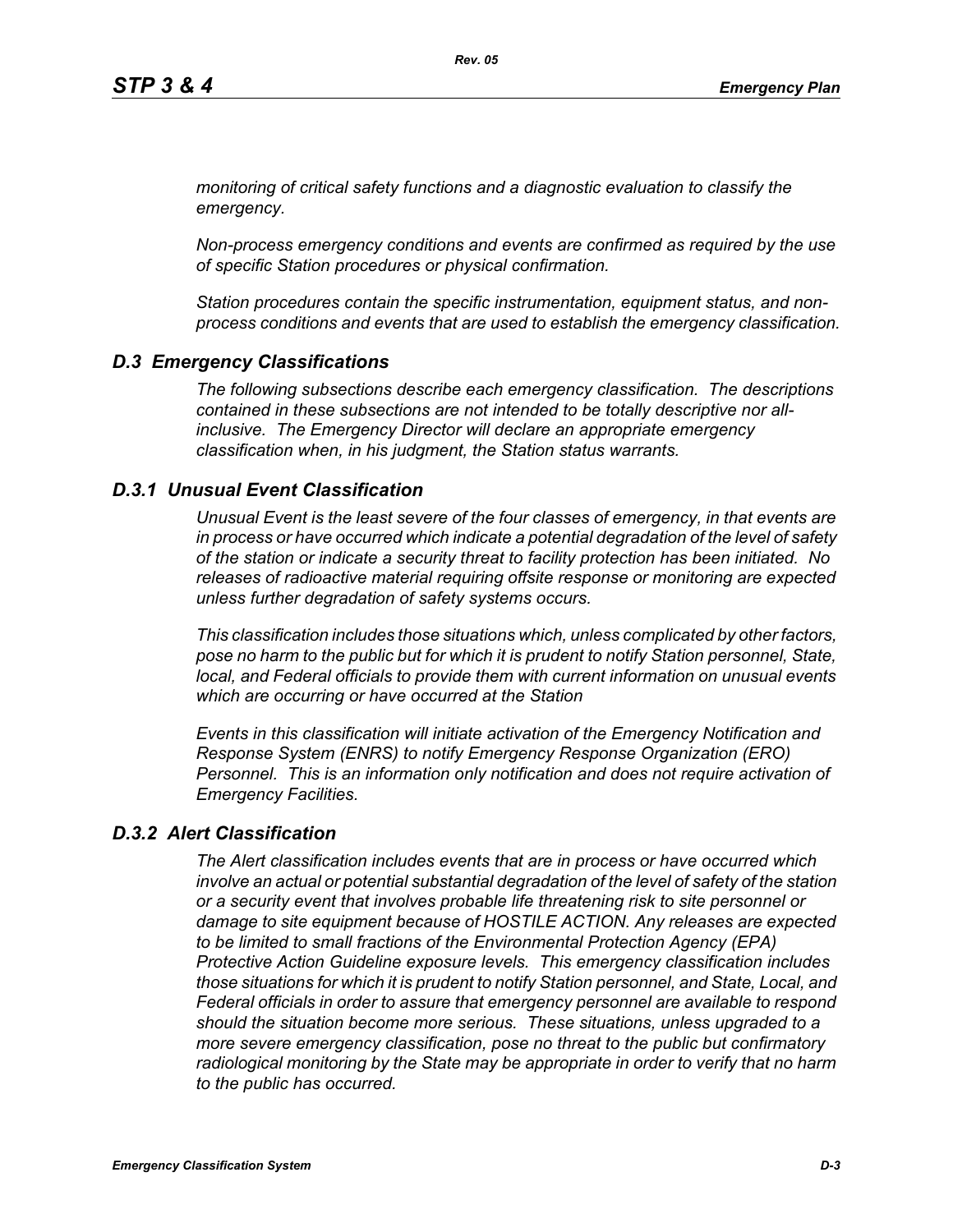*Events in this classification will initiate activation of the Technical Support Center and Operations Support Center. The Emergency Operations Facility and the Joint Information Center shall be staffed as a precautionary action and may be activated at the discretion of the Emergency Director. The personnel in the Emergency Operations Facility act in a support function to the Technical Support Center. The Emergency Operations Facility Dose Projection capability is activated at an Alert. Any Emergency Response Facility may be activated at the discretion of the Emergency Director.*

#### *D.3.3 Site Area Emergency Classification*

*The Site Area Emergency classification includes events that are in process or have occurred which involve an actual or likely major failures of station functions needed for protection of the public or HOSTILE ACTION that results in intentional damage or malicious acts; (1) toward site personnel or equipment that could lead to the likely failure of or; (2) that prevent effective access to equipment needed for the protection of the public. Any releases are not expected to result in exposure levels which exceed Environmental Protection Agency (EPA) Protective Action Guideline exposure levels beyond the site boundary. This emergency classification includes those situations for which it is prudent to notify Station personnel, State, County, and Federal officials to allow emergency response facilities to be staffed and personnel required for evacuation of near site areas to prepare and stage should the situation become more serious.* 

*Situations classified under the Site Area Emergency classification are those for which it may be prudent to provide early warning to the general public within the ten (10) mile Emergency Planning Zone to provide an increased state of readiness should the situation become more serious.*

*Although Protective Action Recommendation are not required, declaration of a Site Area Emergency will require initiation of emergency response actions by the Station personnel and the State and County authorities.*

#### *D.3.4 General Emergency Classification*

*The General Emergency is the most severe emergency classification defined in this Plan. The General Emergency classification includes events that are in process or have occurred which involve actual or imminent substantial core degradation or melting with potential for loss of containment integrity or HOSTILE ACTION that results in an actual loss of physical control of the facility. Releases can be reasonably expected to exceed Environmental Protection Agency (EPA) Protective Action Guideline exposure levels offsite for more than the immediate site area. This emergency classification includes those situations for which it is prudent to notify Station personnel, State, County, and Federal officials to allow the cognizant organizations to take predetermined protective actions, such as shelter or evacuation of the public, in order to minimize the potential for radiological exposure of the public. For these situations, it is prudent to provide early warning to the population within the ten (10) mile Emergency Planning Zone to allow the public to take any necessary protective actions.*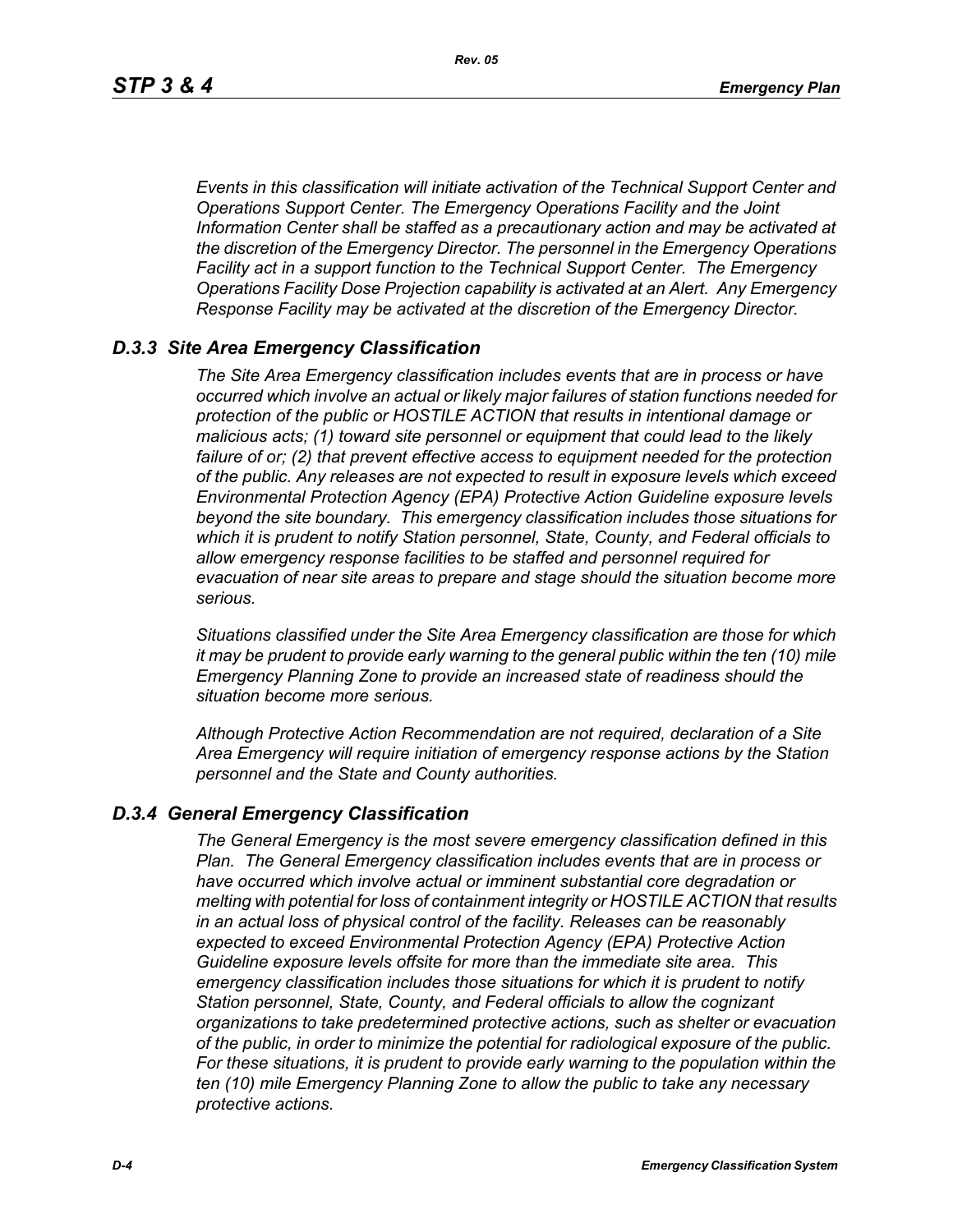#### *Table D-1 (Units 1 and 2) Initiating Conditions For Emergency Classification Page 1 of 4*

**NOTE** *The following GENERALIZED initiating conditions describe entry into the four emergency classifications for each category. Refer to Emergency Plan Implementing Procedures for, Emergency Classification for the SPECIFIC initiating conditions, plant parameter values and Emergency Action Levels.*

|                                    |                                                                                                                                                                        |                                                                                                                                                                                                                                                                                                                | <b>SITE AREA</b>                                                                                                                                                                                                                                           | <b>GENERAL</b>                                                                                   |
|------------------------------------|------------------------------------------------------------------------------------------------------------------------------------------------------------------------|----------------------------------------------------------------------------------------------------------------------------------------------------------------------------------------------------------------------------------------------------------------------------------------------------------------|------------------------------------------------------------------------------------------------------------------------------------------------------------------------------------------------------------------------------------------------------------|--------------------------------------------------------------------------------------------------|
| <b>CATEGORIES</b>                  | <b>UNUSUAL EVENT</b>                                                                                                                                                   | <b>ALERT</b>                                                                                                                                                                                                                                                                                                   | <b>EMERGENCY</b>                                                                                                                                                                                                                                           | <b>EMERGENCY</b>                                                                                 |
| <b>Fission product</b><br>barriers | Any loss or any<br>potential loss of<br>containment<br>Fuel clad<br>degradation<br>Reactor coolant<br>system leakage                                                   | Any loss or any<br>potential loss of<br>clad or reactor<br>coolant system                                                                                                                                                                                                                                      | Loss of both fuel<br>clad and reactor<br>coolant system or<br>potential loss of<br>both fuel clad and<br>reactor coolant<br>system<br>or<br>Potential loss of<br>either fuel clad or<br>reactor coolant<br>system and loss of<br>any additional<br>barrier | Loss of any two<br>barriers and<br>potential loss or<br>loss of third barrier                    |
| Electrical                         | Unplanned loss of<br>class 1E direct<br>current power<br>during cold<br>shutdown or<br>refueling<br>Loss of offsite<br>power to<br>engineered safety<br>feature busses | AC power to 3<br>engineered safety<br>feature busses is<br>reduced to a single<br>power source such<br>that any single<br>failure would result<br>in loss of all AC<br>power<br>Loss of offsite and<br>onsite power to all<br>3 engineered safety<br>feature busses<br>during cold<br>shutdown or<br>refueling | Loss of all class 1E<br>direct current<br>power<br>Loss of offsite and<br>onsite power to all<br>3 engineered safety<br>feature busses                                                                                                                     | Prolonged loss of<br>offsite and onsite<br>power to all 3<br>engineered safety<br>feature busses |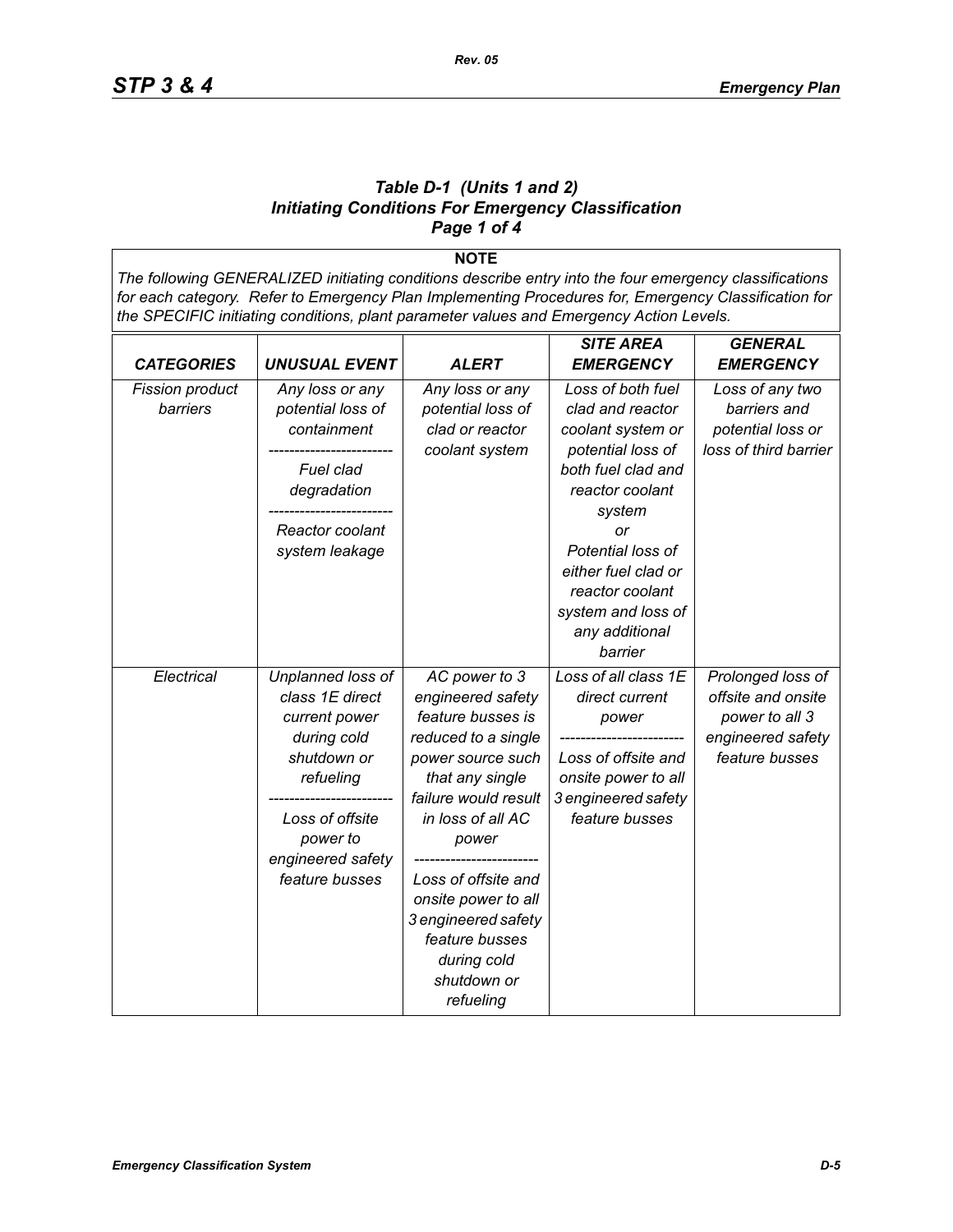## *Table D-1 (Units 1 and 2) Initiating Conditions for Emergency Classification Page 2 of 4*

| <b>CATEGORIES</b>    | <b>UNUSUAL EVENT</b>        | <b>ALERT</b>          | <b>SITE AREA</b><br><b>EMERGENCY</b> | <b>GENERAL</b><br><b>EMERGENCY</b> |
|----------------------|-----------------------------|-----------------------|--------------------------------------|------------------------------------|
| Reactor protection / | Inability to reach          | Failure of reactor    | Failure of reactor                   | Failure of the                     |
| <b>Technical</b>     | required shutdown           | protection system     | protection system                    | reactor protection                 |
| Specification        | within required             | to complete or        | to complete or                       | system to complete                 |
|                      | <b>Technical</b>            | initiate an           | initiate an                          | an automatic                       |
|                      | <b>Specification limits</b> | automatic reactor     | automatic reactor                    | reactor trip and                   |
|                      |                             | trip and manual trip  | trip and manual trip                 | manual trip was not                |
|                      |                             | was successful        | was not successful                   | successful and                     |
|                      |                             |                       |                                      | indication of                      |
|                      |                             |                       |                                      | extreme challenge                  |
|                      |                             |                       |                                      | to ability to cool the             |
|                      |                             |                       |                                      | core                               |
| Communications /     | Unplanned loss of           | Unplanned loss of     | Inability to monitor                 |                                    |
| <b>Alarms</b>        | all onsite or offsite       | most Control Room     | a significant                        |                                    |
| Assessment           | communications              | safety system         | transient in                         |                                    |
|                      | capabilities                | annunciation or       | progress                             |                                    |
|                      |                             | indication with       |                                      |                                    |
|                      | Unplanned loss of           | either (1) a          |                                      |                                    |
|                      | most control room           | significant transient |                                      |                                    |
|                      | safety system               | in progress, or (2)   |                                      |                                    |
|                      | annunciation or             | compensatory          |                                      |                                    |
|                      | indication                  | indicators are        |                                      |                                    |
|                      |                             | unavailable           |                                      |                                    |
| Shutdown             | Unplanned loss of           | Inability to maintain | Complete loss of                     |                                    |
| Maintenance          | class 1E direct             | plant in cold         | any function                         |                                    |
|                      | current power               | shutdown              | needed to achieve                    |                                    |
|                      | during cold                 |                       | or maintain hot                      |                                    |
|                      | shutdown or                 | Loss of offsite and   | shutdown                             |                                    |
|                      | refueling                   | onsite power to all   |                                      |                                    |
|                      |                             | 3 engineered safety   | Loss of water level                  |                                    |
|                      |                             | feature busses        | in the reactor                       |                                    |
|                      |                             | during cold           | vessel that has or                   |                                    |
|                      |                             | shutdown or           | will uncover fuel in                 |                                    |
|                      |                             | refueling             | the reactor vessel                   |                                    |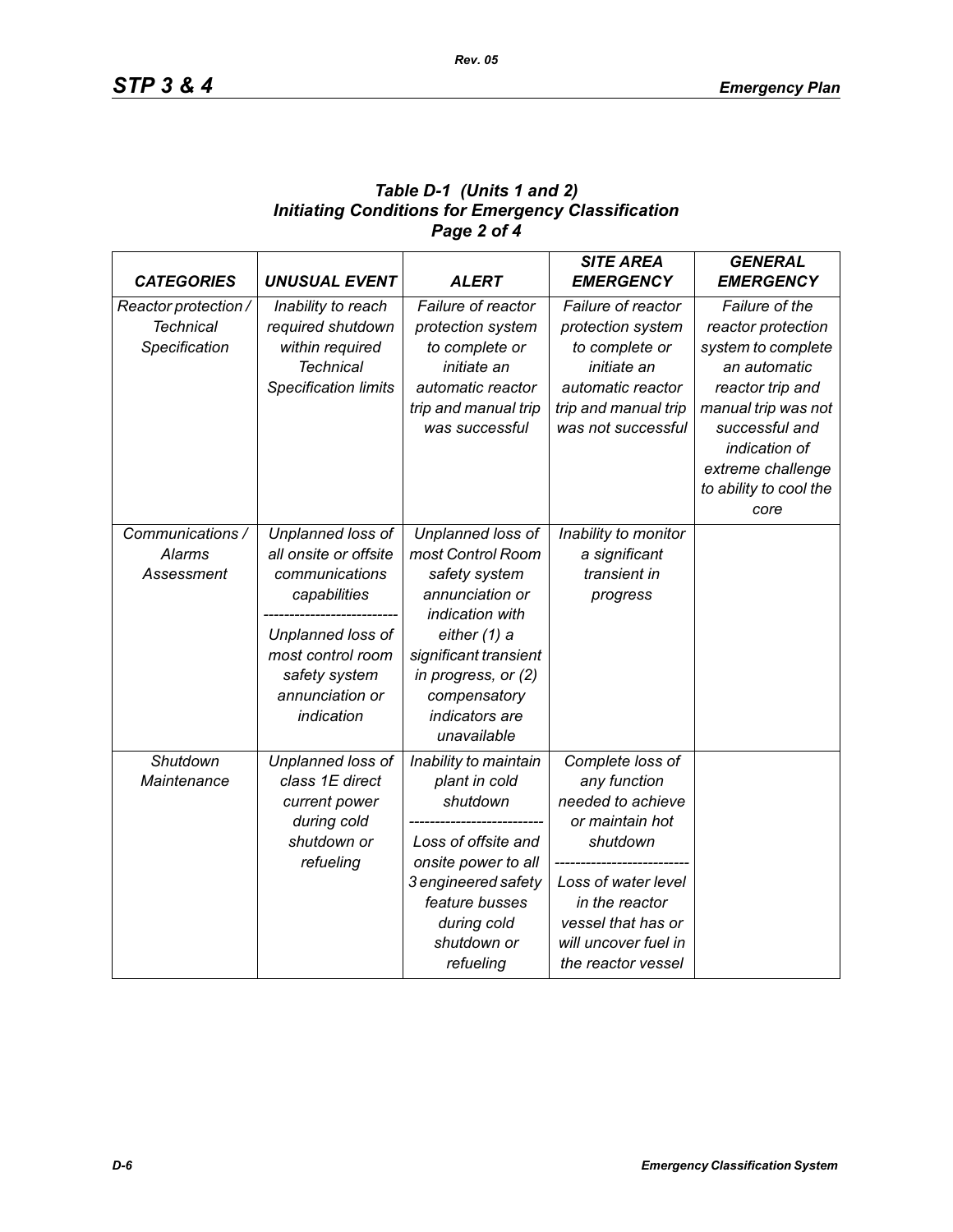| Table D-1 (Units 1 and 2)                                 |
|-----------------------------------------------------------|
| <b>Initiating Conditions for Emergency Classification</b> |
| Page 3 of 4                                               |

| <b>CATEGORIES</b>       | <b>UNUSUAL EVENT</b> | <b>ALERT</b>                    | <b>SITE AREA</b><br><b>EMERGENCY</b> | <b>GENERAL</b><br><b>EMERGENCY</b> |
|-------------------------|----------------------|---------------------------------|--------------------------------------|------------------------------------|
| Radiological            | Unplanned release    | Unplanned release               | Radiological                         | Radiological                       |
| release                 | above limits for 60  | significantly above             | release which may                    | release which                      |
|                         | minutes              | limits                          | approach                             | would result in                    |
|                         |                      |                                 | environmental                        | doses at or above                  |
|                         |                      |                                 | protection agency                    | environmental                      |
|                         |                      |                                 | protective action                    | protection agency                  |
|                         |                      |                                 | guidelines                           | protective action                  |
|                         |                      |                                 |                                      | guidelines                         |
| <b>Radiation levels</b> |                      | Release of                      |                                      |                                    |
|                         | Unexpected           |                                 | Unexpected                           | Unexpected                         |
|                         | increase in plant    | radioactive material            | increases in                         | increase in                        |
|                         | radiation levels or  | or increase in                  | containment                          | containment                        |
|                         | airborne             | radiation levels that           | radiation levels                     | radiation levels                   |
|                         | concentrations       | impedes operation               | (100 rem/hour)                       | (1000 rem/hour)                    |
|                         |                      | of systems required             |                                      |                                    |
|                         |                      | to maintain safe                |                                      |                                    |
|                         |                      | operation or to<br>establish or |                                      |                                    |
|                         |                      | maintain cold                   |                                      |                                    |
|                         |                      | shutdown                        |                                      |                                    |
|                         |                      |                                 |                                      |                                    |
|                         |                      | Major damage to                 |                                      |                                    |
|                         |                      | irradiated fuel or              |                                      |                                    |
|                         |                      | loss of water level             |                                      |                                    |
|                         |                      | that has or will                |                                      |                                    |
|                         |                      | result in uncovering            |                                      |                                    |
|                         |                      | of irradiated fuel              |                                      |                                    |
|                         |                      | outside of the                  |                                      |                                    |
|                         |                      | reactor vessel                  |                                      |                                    |
| Fire/explosion          | Fire or explosion in | Fire or explosion in            |                                      |                                    |
|                         | the protected area   | a vital area                    |                                      |                                    |
|                         | or switchyard which  | potentially affecting           |                                      |                                    |
|                         | affects normal       | safe shutdown or                |                                      |                                    |
|                         | operation            | decay heat removal              |                                      |                                    |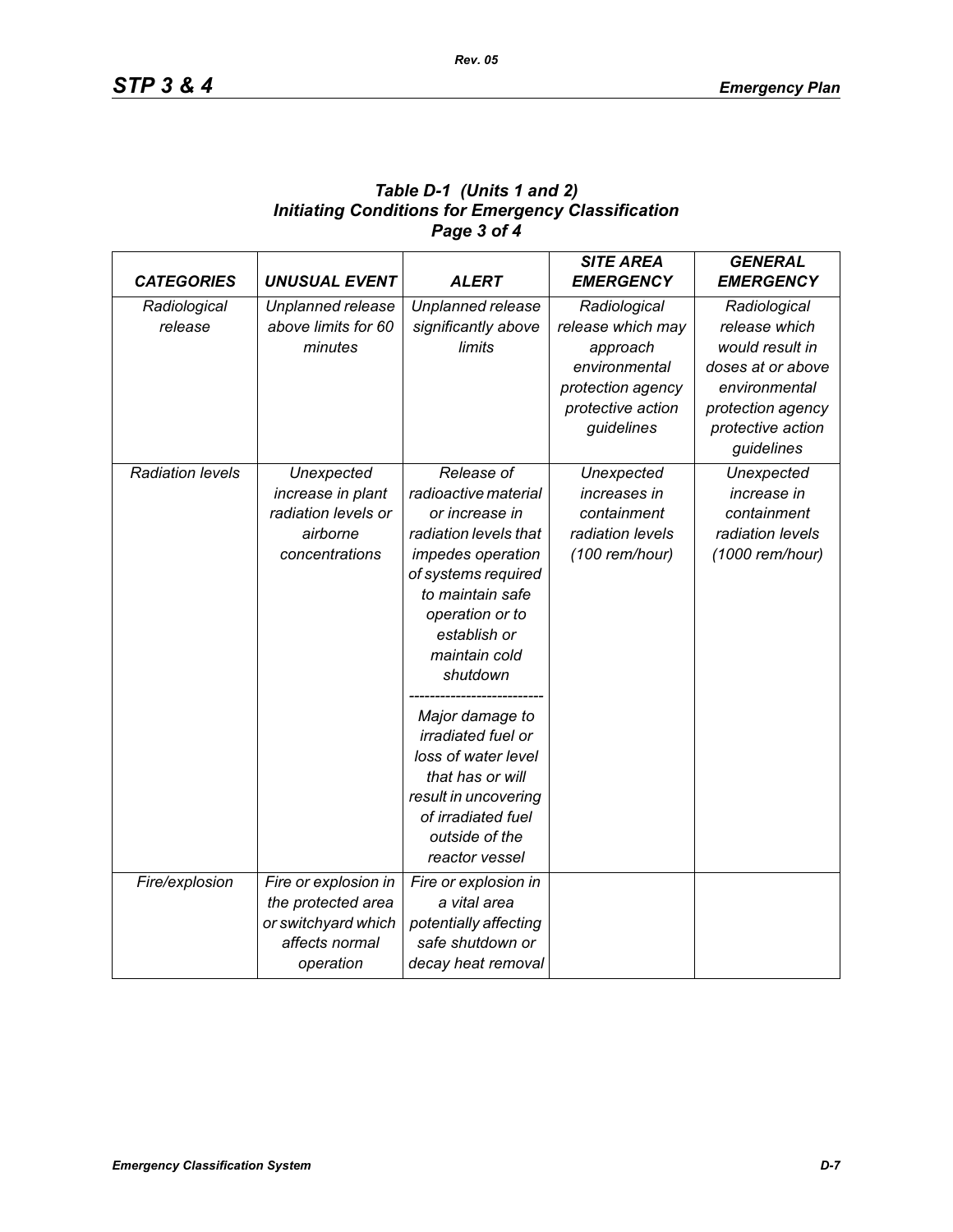## *Table D-1 (Units 1 and 2) Initiating Conditions for Emergency Classification Page 4 of 4*

| <b>CATEGORIES</b>                                                       | <b>UNUSUAL EVENT</b>                                                    | <b>ALERT</b>                                                                            | <b>SITE AREA</b><br><b>EMERGENCY</b>                                                                                            | <b>GENERAL</b><br><b>EMERGENCY</b>                                                             |
|-------------------------------------------------------------------------|-------------------------------------------------------------------------|-----------------------------------------------------------------------------------------|---------------------------------------------------------------------------------------------------------------------------------|------------------------------------------------------------------------------------------------|
| Security                                                                | Confirmed security<br>event which<br>indicates a                        | Security event in<br>the protected area                                                 | Security event in<br>the Vital Area                                                                                             | Security event<br>resulting in loss of<br>physical control of                                  |
|                                                                         | potential<br>degradation in the<br>level of safety of<br>the plant      | Notification of an<br>airborne attack<br>threat                                         | Site attack                                                                                                                     | the facility                                                                                   |
|                                                                         |                                                                         | Notification of<br>hostile action within<br>the owner<br>controlled area                |                                                                                                                                 |                                                                                                |
| Toxic /Flammable<br>gas                                                 | Toxic/Flammable<br>gases affecting<br>plant operation                   | Toxic /Flammable<br>gases potentially<br>affecting safe<br>operation                    |                                                                                                                                 |                                                                                                |
| Natural or<br>destructive<br>phenomena<br>affecting plant vital<br>area | Natural or<br>destructive<br>phenomena<br>affecting plant<br>operations | Natural or<br>destructive<br>phenomena<br>potentially affecting<br>safe plant operation |                                                                                                                                 |                                                                                                |
| <b>Control Room</b><br>evacuation                                       |                                                                         | <b>Control Room</b><br>evacuation                                                       | Control Room<br>evacuation                                                                                                      | Control Room<br>evacuation and<br>plant control cannot<br>be established                       |
| <b>Miscellaneous</b><br>events                                          | <b>Miscellaneous</b><br>events affecting<br>plant operations            | <b>Miscellaneous</b><br>events potentially<br>affecting safe plant<br>operations        | <b>Miscellaneous</b><br>events affect the<br>ability to shutdown<br>the plant or<br>maintain it in a safe<br>shutdown condition | <b>Miscellaneous</b><br>events which may<br>potentially result in<br>a hazard to the<br>public |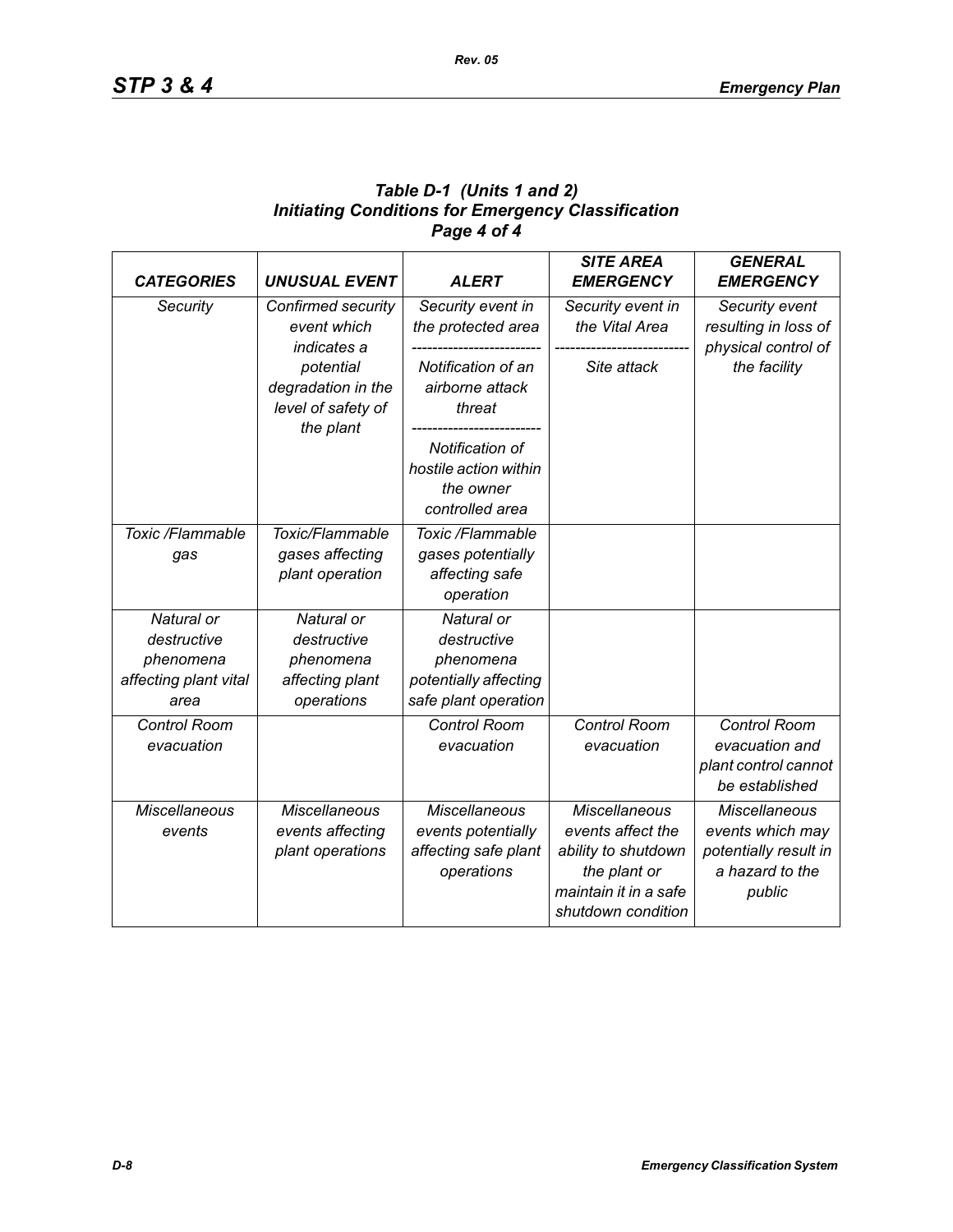#### **Table D-2 (Units 3 and 4) Initiating Conditions for Emergency Classification Page 1 of 4**

**NOTE**

The following GENERALIZED initiating conditions describe entry into the four emergency classifications for each category. Refer to Emergency Plan Implementing Procedures for Emergency Classification for the SPECIFIC initiating conditions, plant parameter values and Emergency Action Levels.

| <b>UNUSUAL EVENT</b>                                                                                   | <b>ALERT</b>                                                                                 | <b>SITE AREA</b><br><b>EMERGENCY</b>                                               | <b>GENERAL</b><br><b>EMERGENCY</b>                                                                                                    |
|--------------------------------------------------------------------------------------------------------|----------------------------------------------------------------------------------------------|------------------------------------------------------------------------------------|---------------------------------------------------------------------------------------------------------------------------------------|
| CU1 - RCS leakage.                                                                                     | CA1 - Loss of RCS/RPV<br>inventory with irradiated<br>fuel in the RPV.                       | CS1 - Loss of RPV<br>inventory affecting core<br>decay heat removal<br>capability. | CG1 - Loss of RPV<br>inventory affecting fuel<br>clad integrity with<br>containment challenged<br>with irradiated fuel in the<br>RPV. |
| CU2 - Unplanned loss of<br>RCS inventory with<br>irradiated fuel in the<br>RPV.                        |                                                                                              |                                                                                    |                                                                                                                                       |
| <b>CU3 - Loss of all off-site</b><br>AC Power to emergency<br>busses for greater than<br>15 minutes.   | <b>CA3 - Loss of all off-site</b><br>and all on-site AC power<br>to emergency busses.        |                                                                                    |                                                                                                                                       |
| <b>CU4 - Unplanned loss of</b><br>decay heat removal<br>capability with irradiated<br>fuel in the RPV. | CA4 - Inability to<br>maintain plant in cold<br>shutdown with irradiated<br>fuel in the RPV. |                                                                                    |                                                                                                                                       |
| <b>CU6 - Unplanned loss of</b><br>all on-site or off-site<br>communications<br>capabilities.           |                                                                                              |                                                                                    |                                                                                                                                       |
| <b>CU7</b> - Unplanned loss of<br>required DC power for<br>greater than 15 minutes.                    |                                                                                              |                                                                                    |                                                                                                                                       |
| <b>CU8 - Inadvertent</b><br>criticality.                                                               |                                                                                              |                                                                                    |                                                                                                                                       |

Recognition Category C - Cold Shutdown/Refueling System Malfunctions (cont.)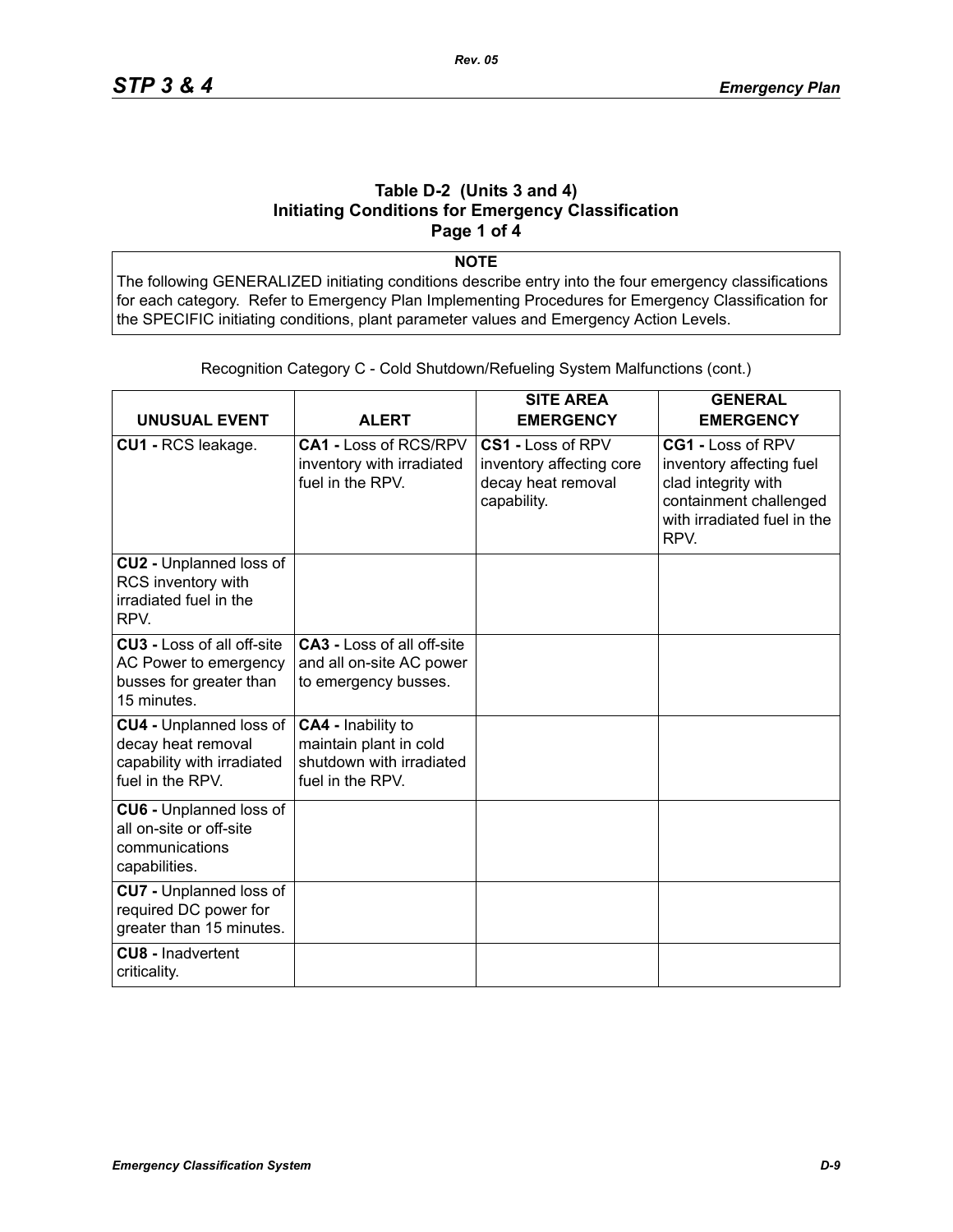#### **Table D-2 (Units 3 and 4) Initiating Conditions for Emergency Classification Page 2 of 4**

#### Recognition Category F - Fission Product Barriers

| <b>UNUSUAL EVENT</b>                                             | <b>ALERT</b>                                                          | <b>SITE AREA</b><br><b>EMERGENCY</b>                       | <b>GENERAL</b><br><b>EMERGENCY</b>                                                  |
|------------------------------------------------------------------|-----------------------------------------------------------------------|------------------------------------------------------------|-------------------------------------------------------------------------------------|
| <b>FU1-</b> Any loss or any<br>potential loss of<br>containment. | FA1- Any loss or any<br>potential loss of either<br>fuel clad or RCS. | <b>FS1-</b> Loss or potential<br>loss of any two barriers. | FG1- Loss of any two<br>barriers and loss or<br>potential loss of third<br>barrier. |

#### Recognition Category H - Hazards and Other Conditions Affecting Plant Safety

| <b>UNUSUAL EVENT</b>                                                                                                                                                     | <b>ALERT</b>                                                                                                                                                                                                                                              | <b>SITE AREA</b><br><b>EMERGENCY</b>                        | <b>GENERAL</b><br><b>EMERGENCY</b>                                                         |
|--------------------------------------------------------------------------------------------------------------------------------------------------------------------------|-----------------------------------------------------------------------------------------------------------------------------------------------------------------------------------------------------------------------------------------------------------|-------------------------------------------------------------|--------------------------------------------------------------------------------------------|
| HU1- Natural or<br>destructive phenomena<br>affecting the Protected<br>Area.                                                                                             | <b>HA1-</b> Natural or<br>destructive phenomena<br>affecting a plant Vital<br>Area.                                                                                                                                                                       |                                                             |                                                                                            |
| <b>HU2-</b> Fire within<br>Protected Area boundary<br>not extinguished in less<br>than 15 minutes of<br>detection or explosion<br>within the Protected Area<br>Boundary. | HA2- Fire or explosion<br>affecting the operability<br>of plant safety systems<br>required to establish or<br>maintain safe shutdown.                                                                                                                     |                                                             |                                                                                            |
| HU3- Release of toxic,<br>corrosive, asphyxiant, or<br>flammable gases<br>deemed detrimental to<br>normal plant operations.                                              | <b>HA3-</b> Access to a Vital<br>Area is prohibited due to<br>release of toxic,<br>corrosive, asphyxiant or<br>flammable gases which<br>jeopardizes operation of<br>systems required to<br>maintain safe operations<br>or safely shutdown the<br>reactor. |                                                             |                                                                                            |
| <b>HU4- Confirmed security</b><br>condition or threat which<br>indicates a potential<br>degradation in the level<br>of safety of the plant.                              | <b>HA4-</b> Hostile action<br>within the Owner<br>Controlled Area or<br>airborne attack threat.                                                                                                                                                           | <b>HS4-</b> Hostile action<br>within the Protected<br>Area. | <b>HG1-</b> Hostile action<br>resulting in loss of<br>physical control of the<br>facility. |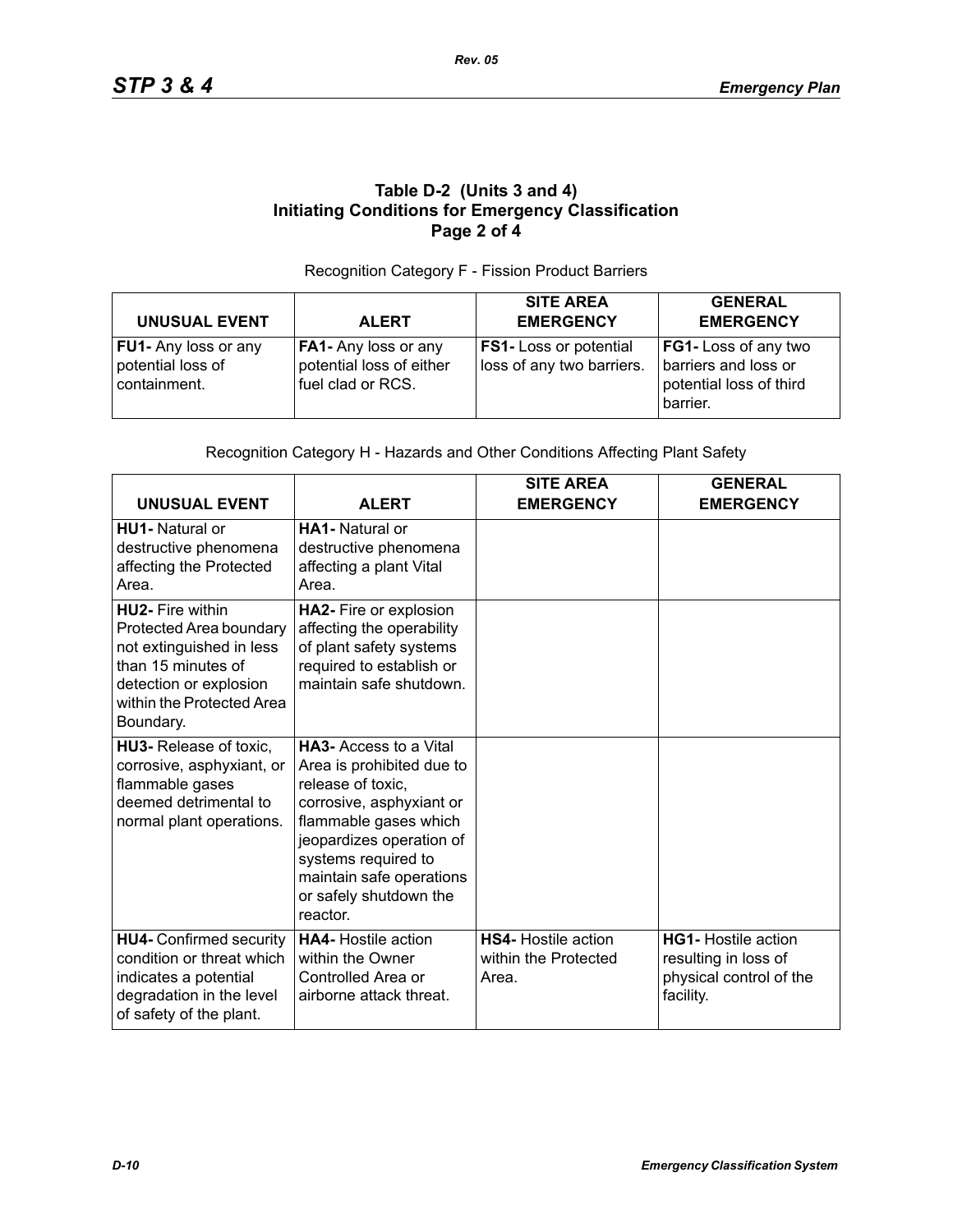## **Table D-2 (Units 3 and 4) Initiating Conditions for Emergency Classification Page 3 of 4**

Recognition Category H - Hazards and Other Conditions Affecting Plant Safety (Continued)

| <b>UNUSUAL EVENT</b>                                                                                                                       | <b>ALERT</b>                                                                                                                                 | <b>SITE AREA</b><br><b>EMERGENCY</b>                                                                                                                    | <b>GENERAL</b><br><b>EMERGENCY</b>                                                                                                             |
|--------------------------------------------------------------------------------------------------------------------------------------------|----------------------------------------------------------------------------------------------------------------------------------------------|---------------------------------------------------------------------------------------------------------------------------------------------------------|------------------------------------------------------------------------------------------------------------------------------------------------|
| <b>HU5-</b> Other conditions<br>existing which in the<br>judgment of the<br><b>Emergency Director</b><br>warrant declaration of a<br>NOUE. | <b>HA6-</b> Other conditions<br>existing which in the<br>judgment of the<br><b>Emergency Director</b><br>warrant declaration of an<br>Alert. | <b>HS3-</b> Other conditions<br>existing which in the<br>judgment of the<br><b>Emergency Director</b><br>warrant declaration of<br>Site Area Emergency. | HG2- Other conditions<br>existing which in the<br>judgment of the<br><b>Emergency Director</b><br>warrant declaration of<br>General Emergency. |
|                                                                                                                                            | <b>HA5-</b> Control Room<br><b>Evacuation Has Been</b><br>Initiated.                                                                         | <b>HS2-</b> Control Room<br>Evacuation Has Been<br>Initiated and Plant<br>Control Cannot Be<br>Established.                                             |                                                                                                                                                |

Recognition Category R - Abnormal Radiation Levels/Radiological Effluents

|                                                                                                                                                                                                                     |                                                                                                                                                                                                                                        | <b>SITE AREA</b>                                                                                                                                                                                                     | <b>GENERAL</b>                                                                                                                                                                                                                        |
|---------------------------------------------------------------------------------------------------------------------------------------------------------------------------------------------------------------------|----------------------------------------------------------------------------------------------------------------------------------------------------------------------------------------------------------------------------------------|----------------------------------------------------------------------------------------------------------------------------------------------------------------------------------------------------------------------|---------------------------------------------------------------------------------------------------------------------------------------------------------------------------------------------------------------------------------------|
| <b>UNUSUAL EVENT</b>                                                                                                                                                                                                | <b>ALERT</b>                                                                                                                                                                                                                           | <b>EMERGENCY</b>                                                                                                                                                                                                     | <b>EMERGENCY</b>                                                                                                                                                                                                                      |
| RU1 - Any unplanned<br>release of gaseous or<br>liquid radio-activity to the<br>environment that<br>exceeds two times the<br>radiological effluent<br>Technical<br>Specifications/ODCM for<br>60 minutes or longer. | RA1 - Any unplanned<br>release of gaseous or<br>liquid radioactivity to the<br>environment that<br>exceeds 200 times the<br>Radiological Effluent<br>Technical<br>Specifications/ODCM for<br>15 minutes or longer.                     | RS1 - Off-site dose<br>resulting from an actual<br>or imminent release of<br>gaseous radioactivity<br>exceeds 100 mrem<br>TEDE or 500 mrem<br>thyroid CDE for the<br>actual or projected<br>duration of the release. | RG1 - Off-site dose<br>resulting from an actual<br>or imminent release of<br>gaseous radioactivity<br>exceeds 1000 mrem<br>TEDE or 5000 mrem<br>Thyroid CDE for the<br>actual or projected<br>duration of the release<br>using actual |
|                                                                                                                                                                                                                     |                                                                                                                                                                                                                                        |                                                                                                                                                                                                                      | meteorology.                                                                                                                                                                                                                          |
| RU2 - Unexpected rise in<br>plant radiation.                                                                                                                                                                        | <b>RA3 - Release of</b><br>radioactive material or<br>rise in radiation levels<br>within the facility that<br>impedes operation of<br>systems required to<br>maintain safe operations<br>or to establish or<br>maintain cold shutdown. |                                                                                                                                                                                                                      |                                                                                                                                                                                                                                       |
|                                                                                                                                                                                                                     | RA2 - Damage to<br>irradiated fuel or loss of<br>water level that has<br>resulted or will result in<br>the uncovering of<br>irradiated fuel outside<br>the reactor vessel.                                                             |                                                                                                                                                                                                                      |                                                                                                                                                                                                                                       |